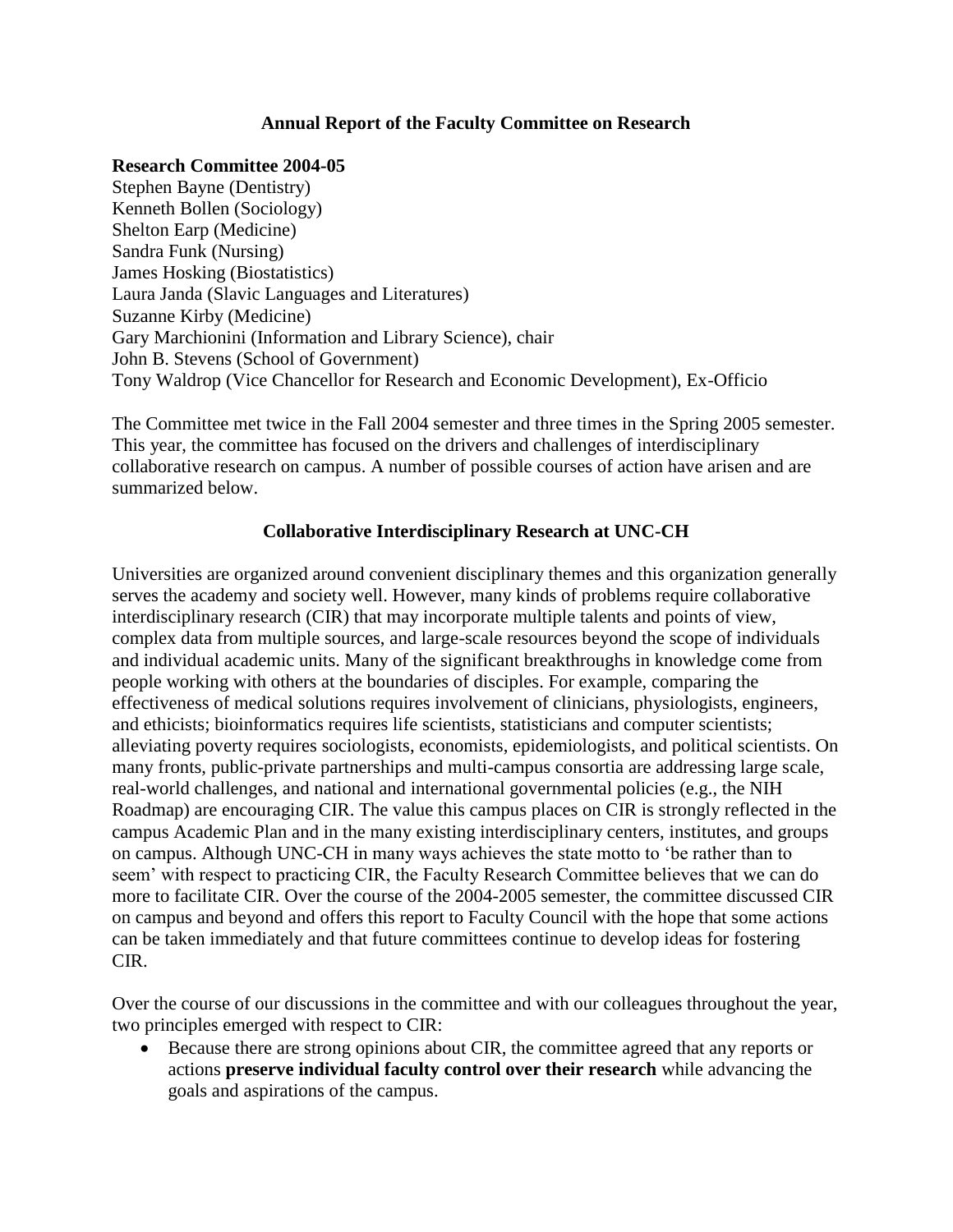We want to promote and protect CIR because it makes the UNC campus better, and those who do this kind of research deserve encouragement and recognition. We recognize that not everybody needs to do CIR. We do hope that the promotion and tenure, and merit review systems will acknowledge the value of CIR when faculty choose to engage in such scholarship.

The UNC-CH community has been highly successful in CIR, as illustrated by the many interdisciplinary centers and institutes on campus, and most recently by the three NIH Roadmap grants this year (Obesity, Inflammation, Genes) and CIR is a tenant of the campus Academic Plan. Nonetheless, there are many challenges to initiating and conducting CIR, especially for junior faculty and in small units without existing exemplars or infrastructure support. The committee identified two kinds of challenges: disciplinary cultural and administrative.

Disciplinary Culture Challenges

- There are very different incentive and reward structures for collaboration in different departments.
- The university and academic enterprise is organized for in-depth disciplinary research. Because our disciplinary knowledge accrues over our careers and becomes so central to our lives, it is often difficult to appreciate the depth and rigor of other fields that may use different methods and principles.
- There are many ways to fail in collaborations given the management issues with meetings, communication styles, and structural boundaries.

Administrative refer to different structural arrangements, employment expectations and incompatible methods between units within UNC-CH and in other potential institutional partners.

- Some faculty are 12 month, mainly on grants/contracts and others are 9 month with grants/contracts used for summer salary or course reduction.
- Some units flow some of the F&A back to principal investigators, others do not.
- Different campuses and corporate or governmental institutions have different procedures and policies that are difficult to mesh with UNC-CH policies and procedures.
- Some faculty do not run grants through departments but through centers or institutes.
- Funding agencies are increasingly limiting the number of proposals that can come from an institution; they are also limiting the number of proposals with which a single person can be associated. These rules tend to work against CIR.

A variety of courses of action arose that might be taken to address some of the challenges and improve CIR opportunities on campus. We urge Faculty Council, department chairs and Deans, and the Vice Chancellor for Research and Economic Development to address these challenges. We offer these ideas as a starting point to strengthen CIR opportunities at UNC-CH. Because interpersonal interactions are so important to CIR, we single out two actions that we recommend that the campus take action to implement as soon as possible:

• Sponsor collaborative lunches, possibly focused on newly tenured faculty to spread CIR interests; These could use a 5-minute madness format (faculty get 5 min to say what they are doing and want to do next year) or be centered on specific problems.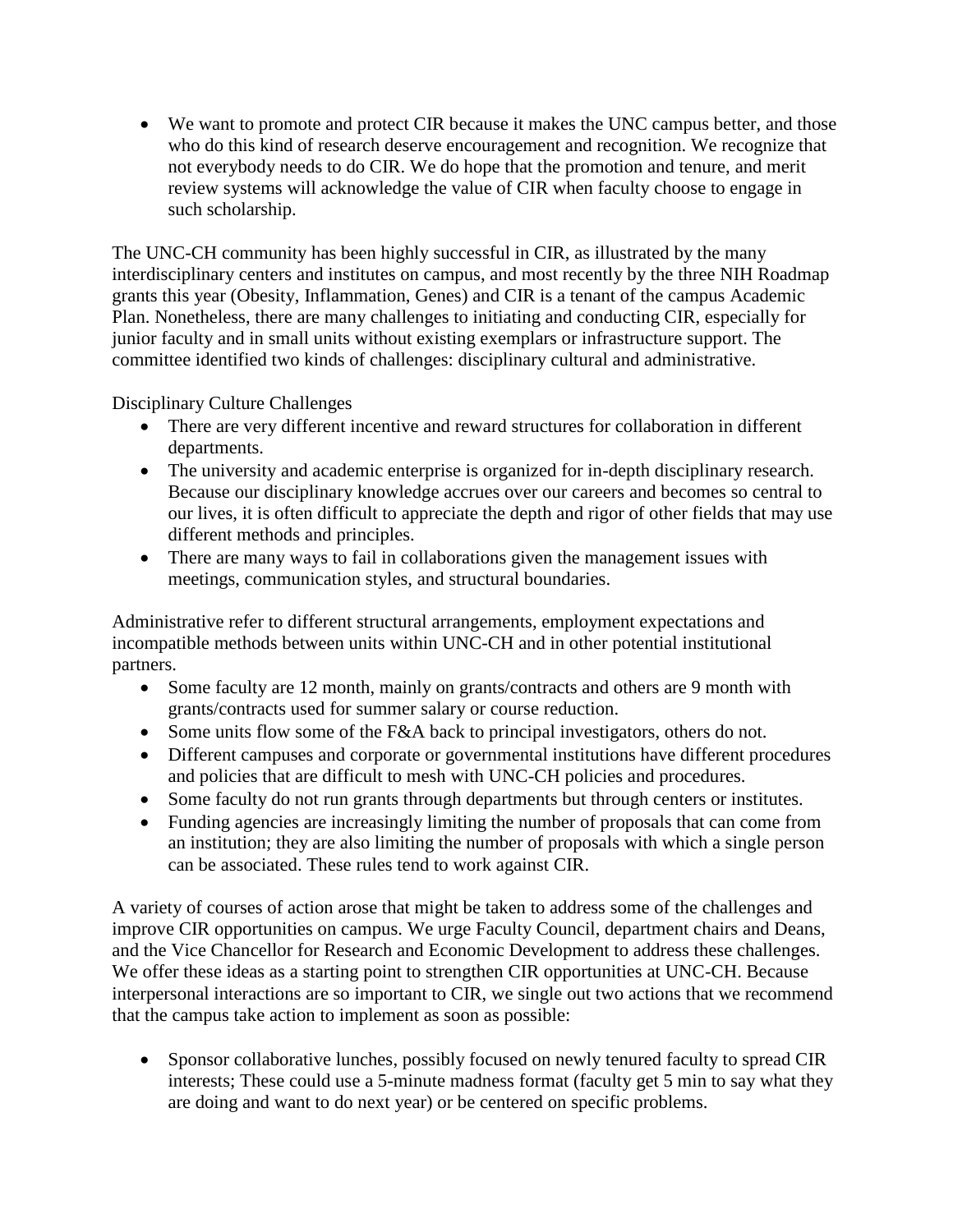• Create sabbaticals for a pair of faculty to come up with a proposal. Whether this should be for untenured faculty was a point of contention (e.g., some departments will not value publications in out-of-mainstream field journals). One approach would be to offer newly tenured and senior leaves, for example, paired leaves for a newly-tenured faculty member to work with a senior faculty member in building one or more CIR projects.

Other ideas that arose and we hope that the campus will consider, amend, and supplement through ongoing conversation include:

- Empower visiting appointments on campus in other units, with release time or other incentives.
- Foster face-to-face relationships. Many examples arose:
	- o Idea competitions where groups propose specific projects that are judged with seed money prizes to further the development of the ideas;
	- o Random or topical lunches with self selection in which recently tenured faculty are invited to meet one another and discuss their research;
	- $\circ$  Summer grants for IRC teams<sup>1[1]</sup>;

 $\overline{\phantom{a}}$ 

- $\circ$  Workshop grants where people organize 1-2 day workshops on specific topics<sup>2[2]</sup>.
- o Include some experienced collaborative researchers on the tar heel bus tour
- Create a campus think tank for interdisciplinary research. It was noted that this requires good leadership for such a think tank to work well, and the Office of Research Development serves this role to some extent. A campus CIR incubator was also suggested.
- Revise/create an F&A agreement for the campus that formally shares F&A across units $^{3[3]}$ .
- Create top-down support for identifying and nurturing collaboration; e.g., a database that identifies existing collaborations across campus; alerting services to bring disparate faculty together to discuss RFPs.
- Because opportunity drives some kinds of CIR efforts it is important that good data systems be available, several suggestions emanated from this theme:
	- o Fix or create data systems that list co-investigator names, allocate F&A, and reflect collaborations in unit and campus internal and public reports. Some kinds of information that researchers might find valuable include expertise and skill sets; administrative and laboratory support/availability; and teaching experience and curricula for training grants. There was strong support for keyword-based search facility in such a database.

<sup>&</sup>lt;sup>1[1]</sup> For example, The College of Arts and Sciences and The Odum Institute for Research in Social Science Social Science "Seed" Grant for Multidisciplinary Research Sponsored by the Latane Fund received three high quality proposals this year; additionally, a new summer grant program for Arts and Humanities faculty will be launched by the Office of Research and Economic Development.

 $^{2[2]}$  The Office of Research and Economic Development in partnership with several Schools and the College of Arts and Sciences provides seed grants that have led to interdisciplinary research proposals to NIH.

<sup>&</sup>lt;sup>3[3]</sup> The Vice Chancellor for Research and Economic Development has appointed a committee to address this issue.